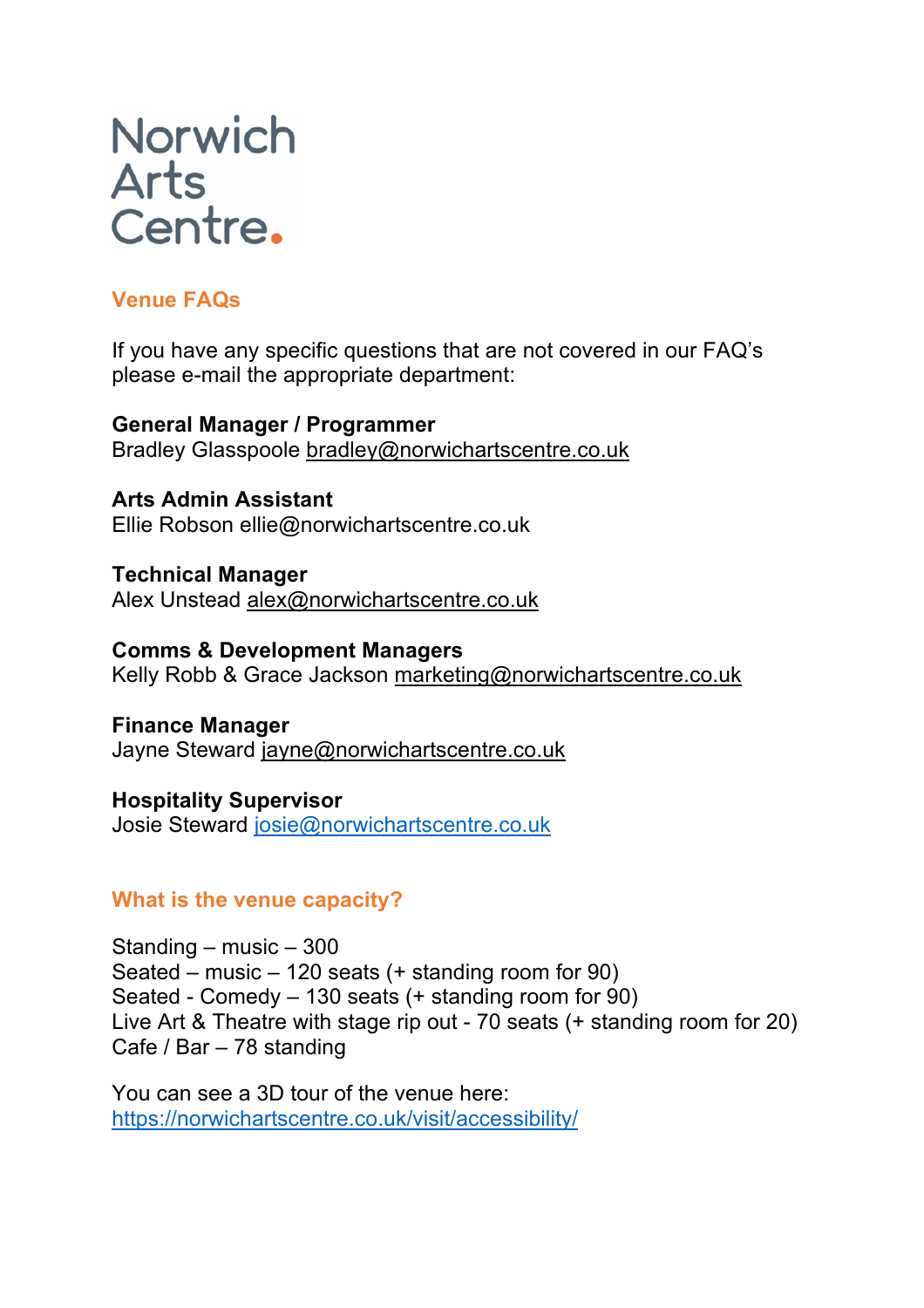#### **Can we sell our own tickets?**

If you are hiring the venue a minimum of 50% of the tickets must go through the NAC Box Office. All tickets sold through our Box Office will fall under the NAC Refund Policy, which can be seen here: https://norwichartscentre.co.uk/visit/how-to-book/

#### **Are you accessible?**

If any artist or member of the party has any access requirements, please contact the Access Officer, Bradley Glasspoole or Technical Manager, Alex Unstead.

Please see: http://norwichartscentre.co.uk/accessibility/

#### **What time can we load in and soundcheck from?**

Our duty manager and technical manager will be in from 4pm. Standard get-in is 4pm, with soundcheck at 5pm.

Please note: this is the earliest time that sound checks can take place due to sound curfews on amplified noise.

To arrange an earlier get-in, please contact Technical Manager Alex Unstead.

#### **Where can we park?**

We do not have any on site parking at NAC, due to the nature of the site (listed church and grounds). Unloading for cars, vans and minibuses is via the auditorium back doors, on St. Swithins Alley (first right turn on the St Swithins Road one-way loop that runs from St Benedicts Street to Westwick Street). Please announce your arrival at the Box Office and a staff member will unlock the church doors for you.

You will need to park in St. Benedict's or one of the surrounding car parks after unloading – please see Find Us for parking locations and directions to NAC.

Please note that the car park at the end of St. Swithins Alley does not belong to NAC and we strongly advise against parking here – the gates may be locked without warning.

#### **What time does the venue open to the public?**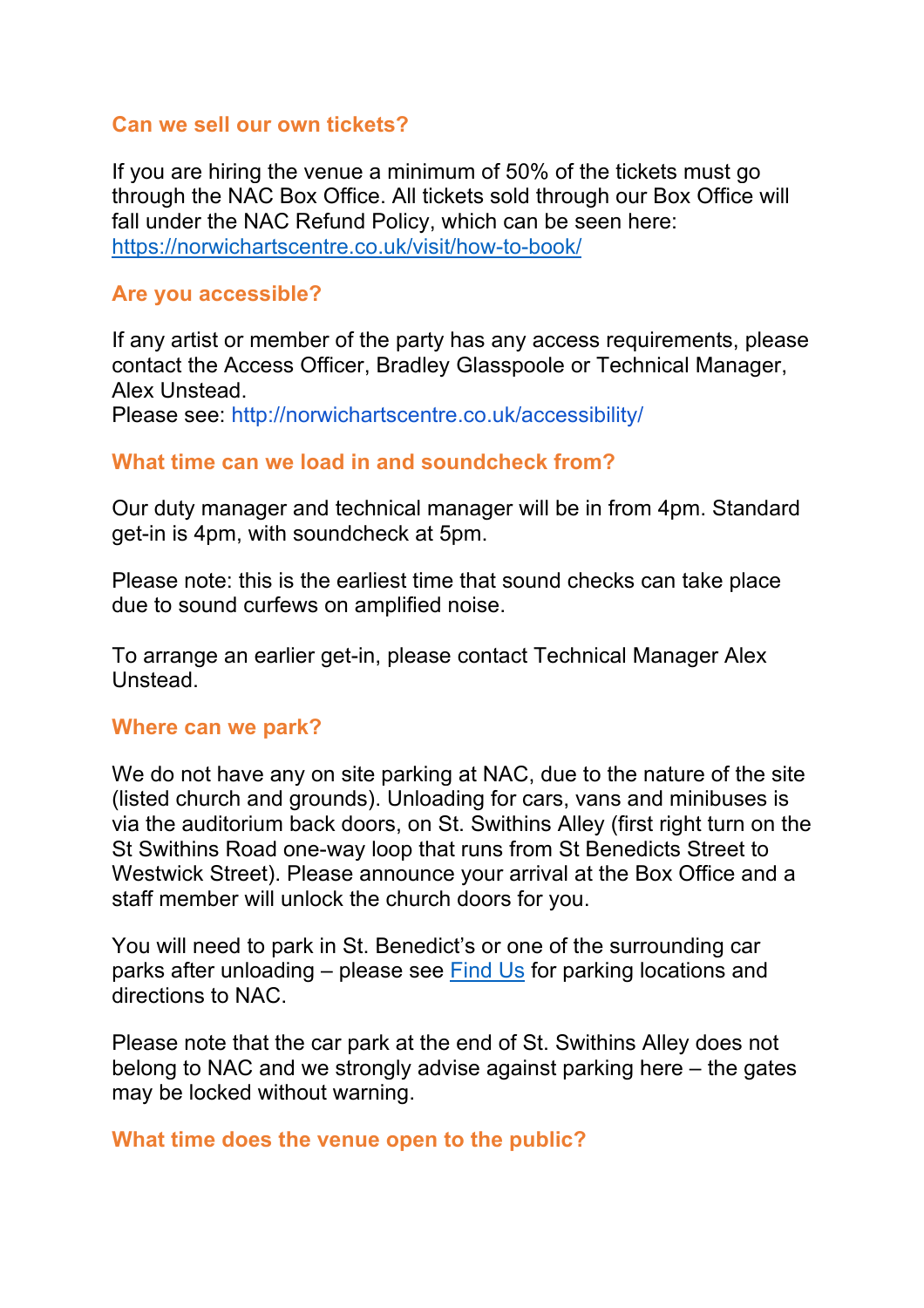We open our venue doors at 7pm and auditorium doors about 15-30 minutes before show start time.

**What's your sound curfew times?**

11:30pm Sunday – Thursday Midnight Friday & Saturday.

#### **How many guests can we have?**

You can have up to 10 guests for the headline artist / band.

#### **What is the wi-fi code?**

You will be given wi-fi access on arrival.

#### **How many dressing rooms do you have?**

We have 1 lockable dressing room and a performers bathroom. You will be given keycode access to these on arrival.

#### **Can we sell merchandise?**

You can set up a merch stall in our bar. You must supply a seller unless otherwise agreed with the venue. It may be possible to arrange a merch seller for you, the cost will be £12p/h but please give us at least 2 weeks notice.

#### **Are towels available at the venue?**

Yes, towels are included unless you are hiring the venue in which case the promoter will need to supply these.

#### **Do you provide catering?**

We do not provide in-house catering. Buyouts will be costed out for each event and there are lots of lovely local options close to the venue https://norwichlanes.co.uk.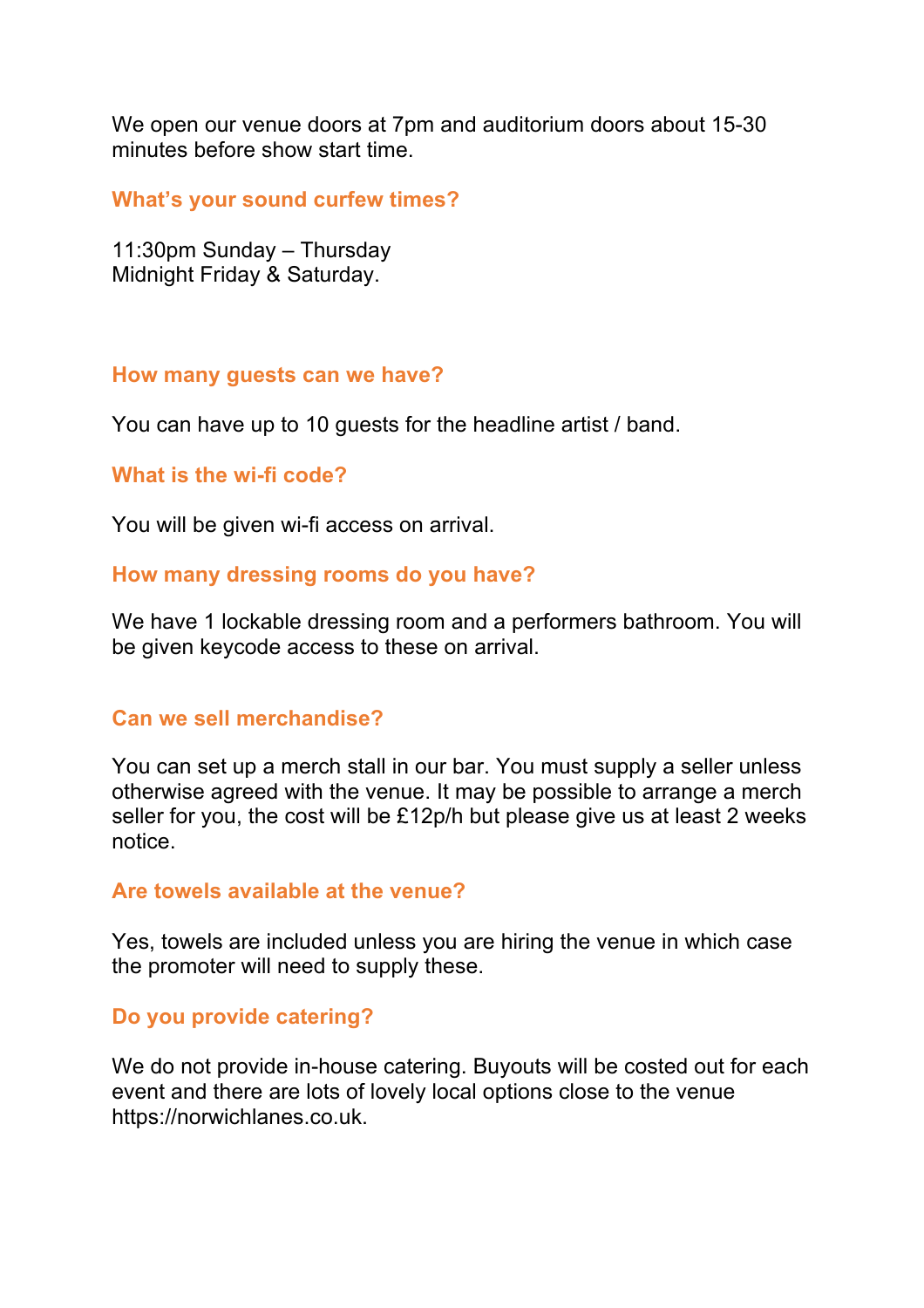## **Do you provide riders?**

We will endeavour to meet your rider requirements, please supply the venue with this at least a week in advance. The rider will be in your dressing room on arrival.

Please note we are plastic free water bottle venue. Your tour party will all be provided with a FREE NAC bio bottle and there is a large refillable water tank in the dressing room.

## **How do we settle financials?**

We will arrange a financial settlement 72 hours after the performance has finished via BACS.

# **What technical equipment do you have?**

#### **Power**

Sound, stage and lighting on separate phases.

## **Sound**

8 x Martin Audio WPC 3 x Martin Audio SXH218 Subs Martin Audio DX4.0

Martin Audio iKon42 Martin Audio iKon81 Martin Audio XD12 Side Fills

## **FOH – Front Of House**

Soundcraft Vi1 (Main FOH) + SI expression 2 (Lx balcony) Soundcraft Madi CAT5e Stage Box 32/16 Soundcraft Vi1 Madi CAT5 Card

## **Stage Monitors**

6 x Martin Audio LE100 2 x Martin Audio LE200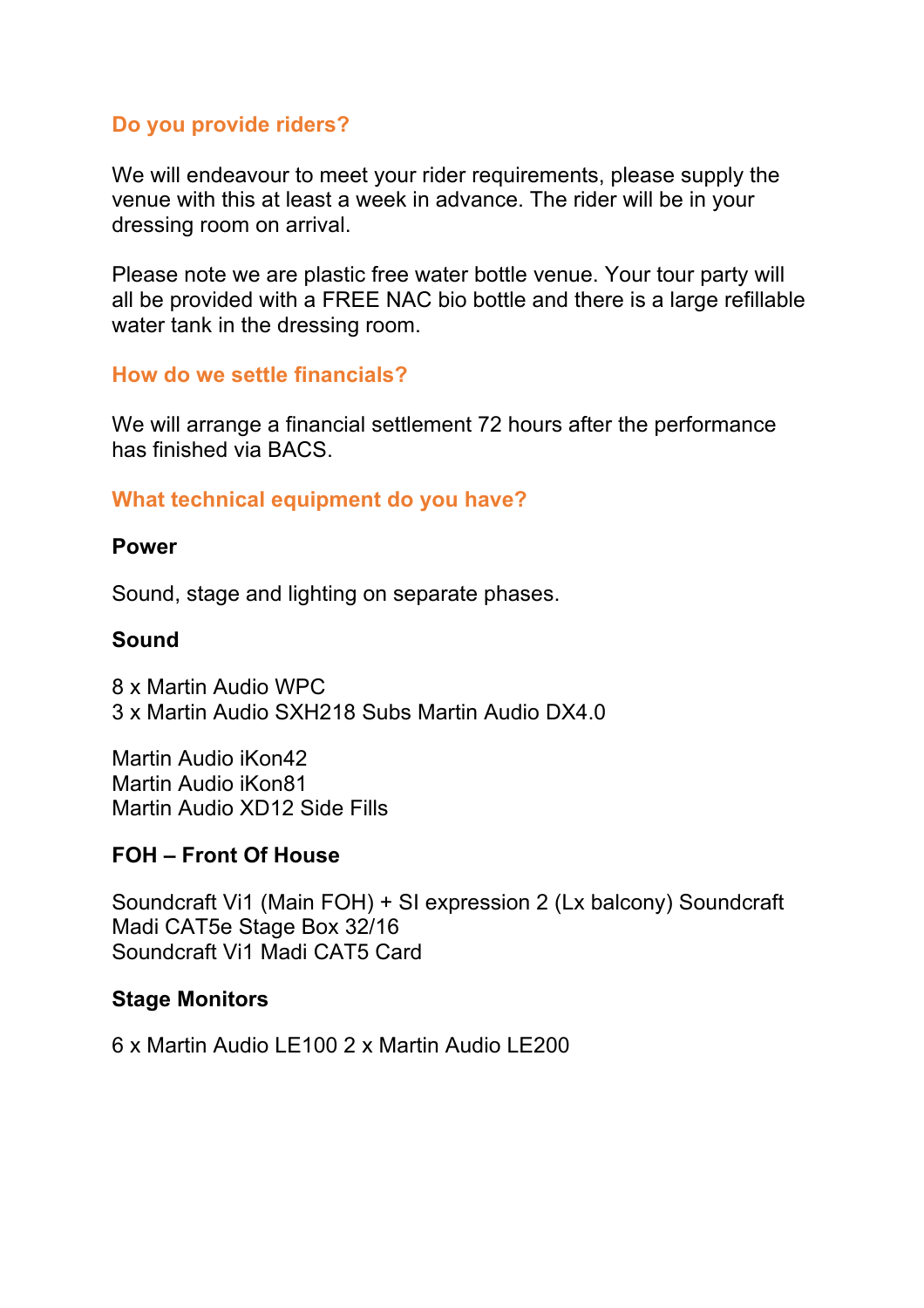## **Multicore**

2 x Cat5 from FOH

There is no split for separate monitor desk. Monitors are configured for a **six way** mix from front of house.

#### **Microphones**

8 x Shure SM58 6 x Shure SM57 6 x Sennheiser E604 2 x Sennheiser E906 2 x Neumann KM184 Shure Beta 91a Shure Beta 52 2 x Beyerdynamic M88TG 1 x Electrovoice RE20 AKG414 Pair 2 x Sennheiser e904 Neumann KMS104

10 x BSS 133 DI Box 2 x Shure QLX Handheld mics 2 x Sennheiser EW112 G3 (Lapel)

# **Lighting**

Chamsys Magic Q MQ40 8 x Chauvet Rogue R1X Spot 8 x Chauvet Rogue R2 Wash 15 x Chauvet Colorado Quad Zoom 1 6 x Chauvet Ovation E-160WW Profile 15/30 lense 6 x Chauvet Ovation 915 6 x single mount tank traps 6 x 2m scaff poles

Please note: No confetti cannons to be used anytime

#### **AV and Film Screening**

Panasonic MZ670 laser projector Motorised 4m x 2.5m fixed Screen Roland V1-HD Video Switcher HDMI from FOH

HDMI from stage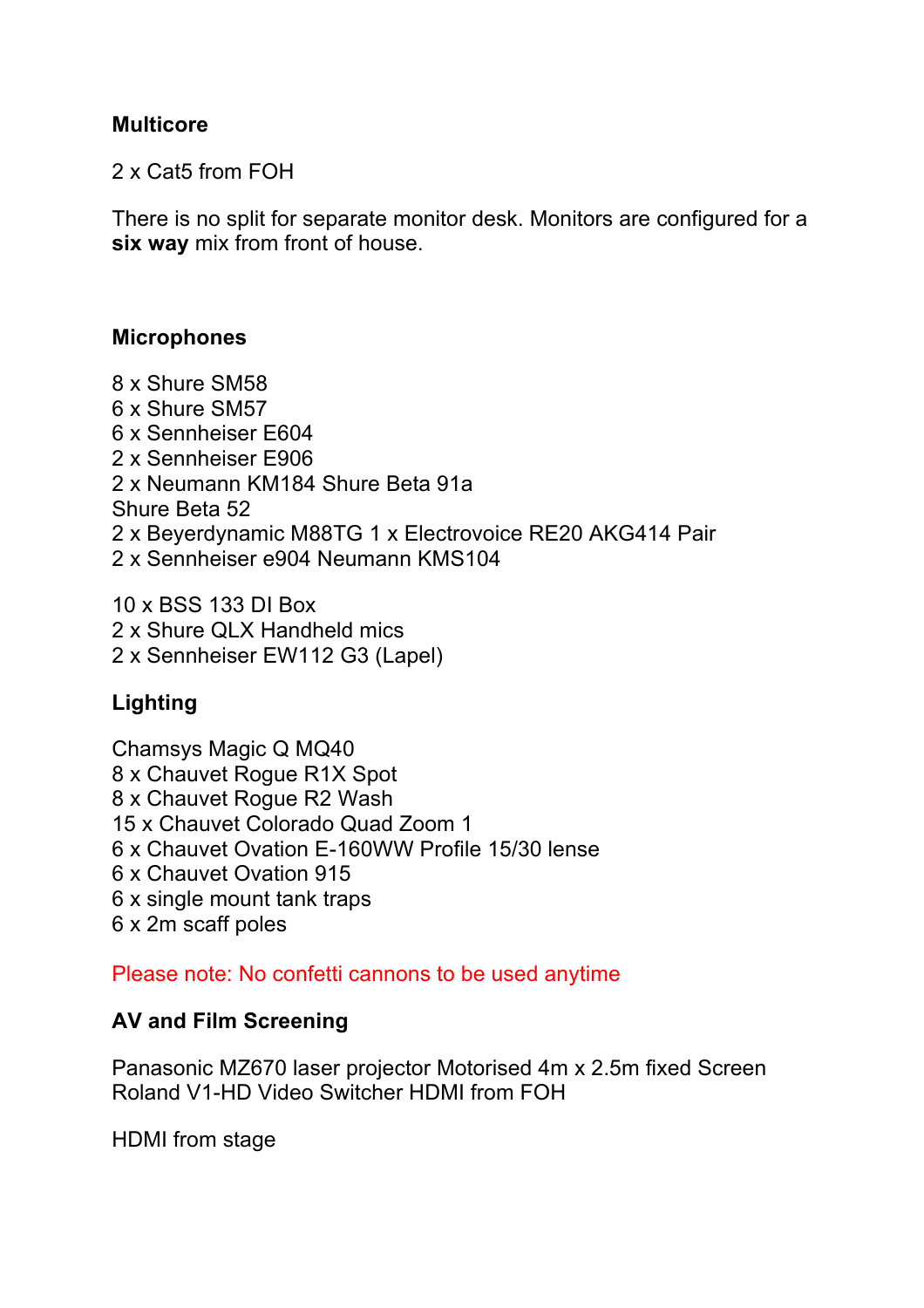## **Stage Area**

5m by 5m Stage - 80cm high 5m by 7m - Floor

#### **Streaming**

Black Magic Atem Mini Pro Datavideo PTC PTZ Camera(fixed FOH) + Huddlecam HD Controller Sony Alpha 5100 DSLR GoPro 8

Please note: All streaming is run from the lighting balcony above Hall entrance

Please note: this is the earliest time that sound checks can take place due to sound curfews on amplified noise.

## **BACKLINE FOR HIRE: Gretsch Catalina Birch Standard Ebony**

22"x16" Bass Drum, 10"x07" Tom 12"x08" Tom 16"x16" Floor Tom 14"x5,5" Snare Drum Pearl HWP-830 Hardware Set, 830 Series, 1x BC-830 cymbal boom stand 1x C-830 straight cymbal stand 1x H-830 Hi-Hat 1x S-830 snare stand

## **1x Fender Blues Junior IV**

Fender Blues Junior IV, hot rod Series, tube 3x 12 AX7 and 2x EL84, 15 watt, 1x 12" celestion A-type speaker

#### **1x Markbass Mini CMD 121P IV**

Prices on enquiry.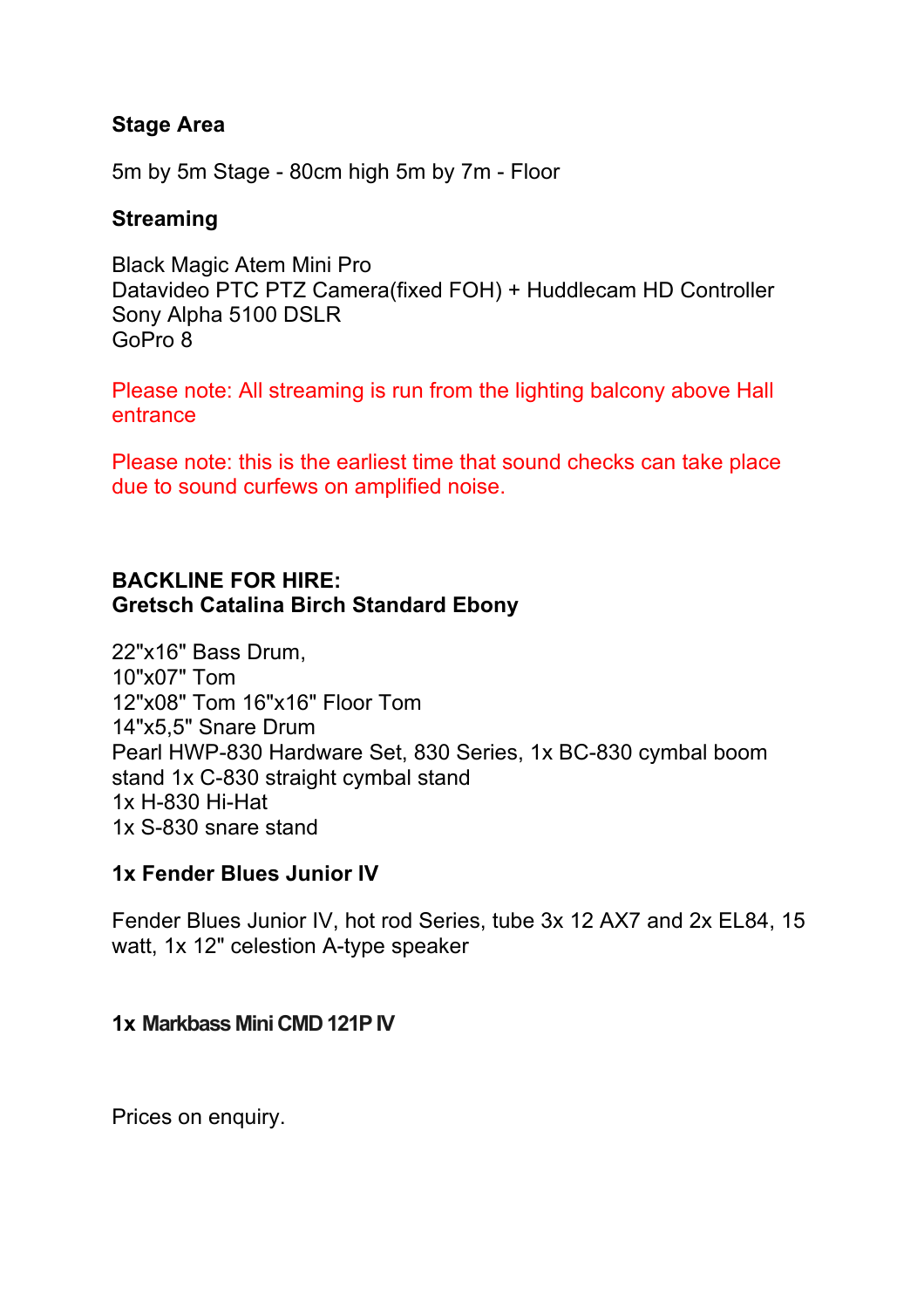## **Floor Plans:**

Please note central truss across stage is for aerial performances only and cannot be used to rig lights due to power limitations.

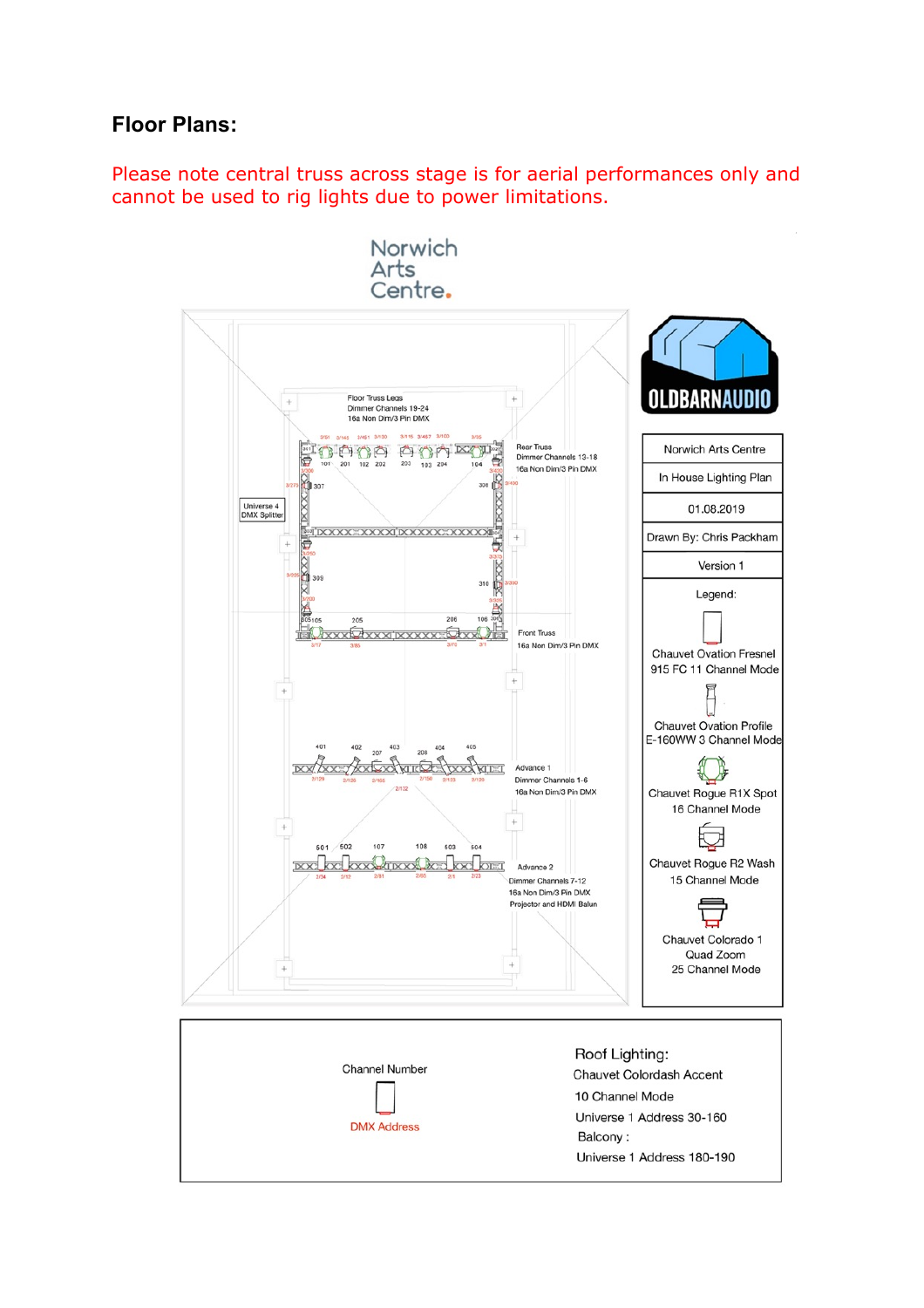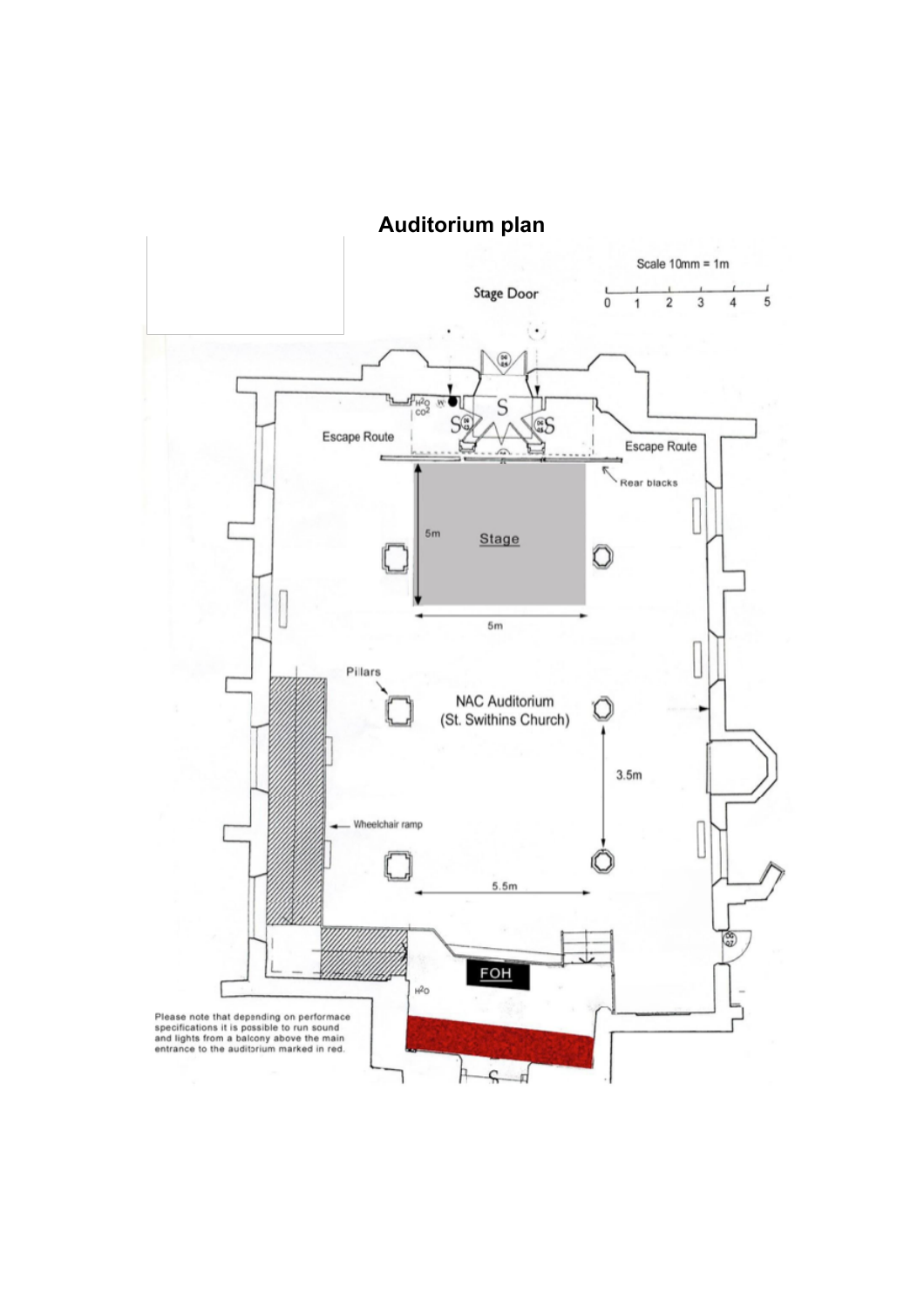## **Auditorium floor plan for live art / theatre**